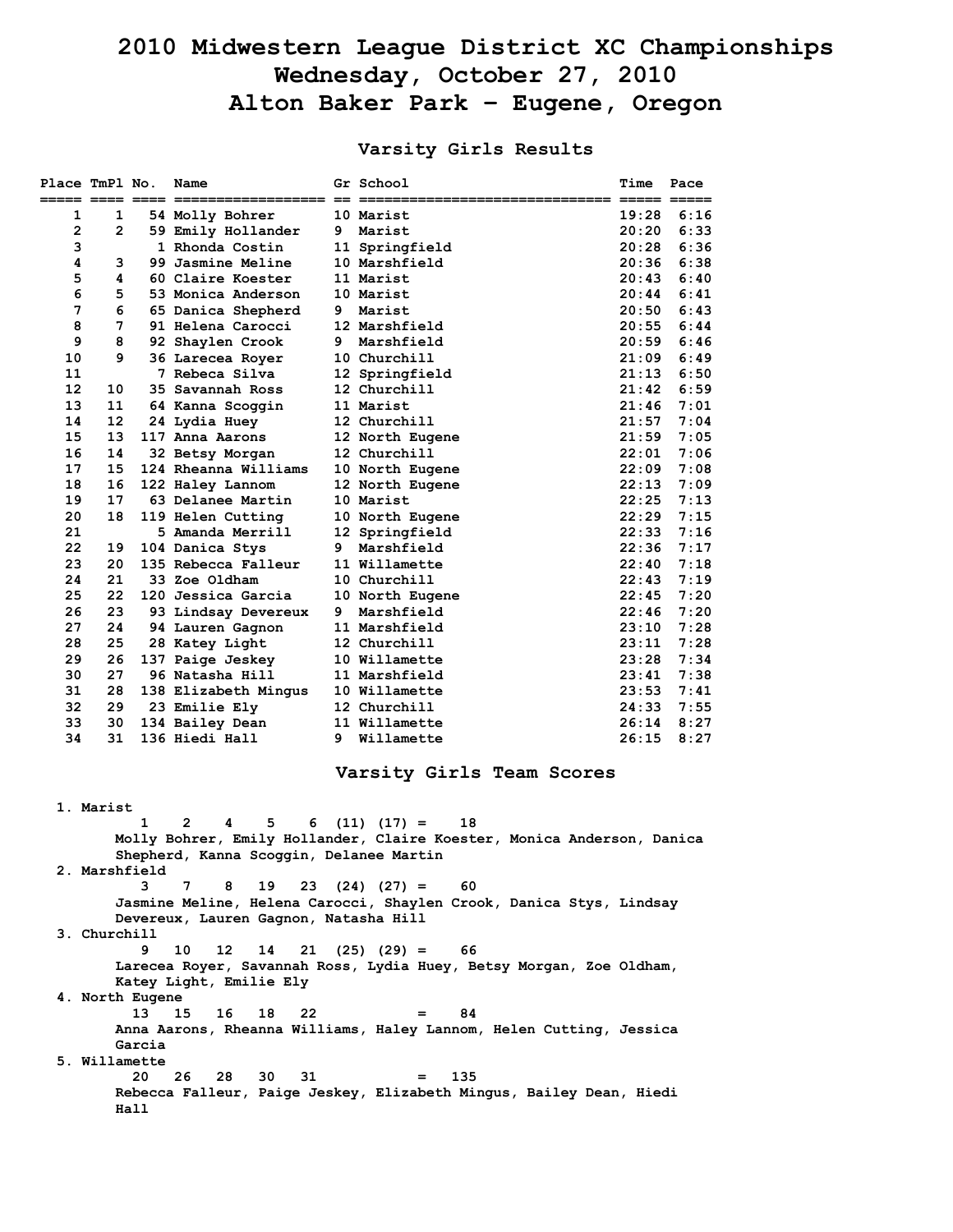## **Varsity Boys Results**

| Place TmPl No.                                                                                        |                     |                 | Name                                   |   | Gr School                                                              | Time           | Pace         |  |  |
|-------------------------------------------------------------------------------------------------------|---------------------|-----------------|----------------------------------------|---|------------------------------------------------------------------------|----------------|--------------|--|--|
|                                                                                                       |                     |                 |                                        |   |                                                                        | 16:39          |              |  |  |
| 1<br>$\overline{2}$                                                                                   | 1<br>$\overline{2}$ |                 | 48 Mark Sheridan<br>50 Scott Svetal    |   | 12 Churchill<br>11 Churchill                                           | 16:52          | 5:22<br>5:26 |  |  |
| 3                                                                                                     | 3                   |                 | 16 Jason Mahnesmith                    |   | 11 Springfield                                                         | 16:56          | 5:27         |  |  |
| 4                                                                                                     | 4                   |                 | 112 Tyler Nixon                        |   | 12 Marshfield                                                          | 17:27          | 5:37         |  |  |
| 5                                                                                                     | 5                   |                 | 108 Zach Hammond                       |   | 11 Marshfield                                                          | 17:30          | 5:38         |  |  |
| 6                                                                                                     | 6                   |                 | 106 Connor Devereux                    |   | 10 Marshfield                                                          | 17:31          | 5:39         |  |  |
| 7                                                                                                     | 7                   |                 | 114 Eddie Rodriguez                    |   | 11 Marshfield                                                          | 17:35          | 5:40         |  |  |
| 8                                                                                                     | 8                   |                 | 88 Cole Sessums                        |   | 10 Marist                                                              | 17:40          | 5:42         |  |  |
| 9                                                                                                     | 9                   |                 | 46 Cameron Parker                      |   | 12 Churchill                                                           | 17:45          | 5:43         |  |  |
| 10                                                                                                    | 10                  |                 | 89 Zach Silva                          |   | 10 Marist                                                              | 17:49          | 5:44         |  |  |
| 11<br>12                                                                                              | 11<br>12            |                 | 72 Michael Busse<br>132 Quinn Wallace  |   | 11 Marist                                                              | 17:50<br>17:52 | 5:45<br>5:45 |  |  |
| 13                                                                                                    | 13                  |                 | 90 Graham Simon                        |   | 10 North Eugene<br>11 Marist                                           | 17:53          | 5:46         |  |  |
| 14                                                                                                    | 14                  |                 | 127 Jack Christie                      |   | 11 North Eugene                                                        | 17:54          | 5:46         |  |  |
| 15                                                                                                    | 15                  |                 | 69 Isaac Alltucker                     |   | 12 Marist                                                              | 17:56          | 5:47         |  |  |
| 16                                                                                                    | 16                  |                 | 77 Carlos Foerster                     |   | 11 Marist                                                              | 17:56          | 5:47         |  |  |
| 17                                                                                                    | 17                  |                 | 105 Timo Bac                           |   | 12 Marshfield                                                          | 18:10          | 5:51         |  |  |
| 18                                                                                                    | 18                  |                 | 14 Brennan Holmes                      |   | 10 Springfield                                                         | 18:12          | 5:52         |  |  |
| 19                                                                                                    | 19                  |                 | 142 Jesse Cargil                       |   | 12 Willamette                                                          | 18:14          | 5:53         |  |  |
| 20<br>21                                                                                              | 20<br>21            |                 | 52 Zach Wright                         |   | 11 Churchill                                                           | 18:14          | 5:53<br>5:53 |  |  |
| 22                                                                                                    | 22                  |                 | 87 Josh Reay<br>146 Jalen Drath        |   | 11 Marist<br>10 Willamette                                             | 18:15<br>18:25 | 5:56         |  |  |
| 23                                                                                                    | 23                  |                 | 21 Garrett Stollar                     | 9 | Springfield                                                            | 18:32          | 5:58         |  |  |
| 24                                                                                                    | 24                  |                 | 111 Sergio Marroquin                   |   | 11 Marshfield                                                          | 18:51          | 6:04         |  |  |
| 25                                                                                                    | 25                  |                 | 155 Kyle Strasdas                      |   | 10 Willamette                                                          | 18:51          | 6:04         |  |  |
| 26                                                                                                    | 26                  |                 | 113 Andrew Reichenberg 9 Marshfield    |   |                                                                        | 18:52          | 6:05         |  |  |
| 27                                                                                                    | 27                  |                 | 47 Daniel Pearson                      |   | 12 Churchill                                                           | 19:02          | 6:08         |  |  |
| 28                                                                                                    | 28                  |                 | 43 Cody Luna                           |   | 10 Churchill                                                           | 19:03          | 6:08         |  |  |
| 29                                                                                                    | 29                  |                 | 18 Michael Schrum                      |   | 11 Springfield                                                         | 19:04          | 6:08         |  |  |
| 30<br>31                                                                                              | 30<br>31            |                 | 44 Jesse Merritt                       |   | 11 Churchill<br>12 Willamette                                          | 19:05<br>19:11 | 6:09<br>6:11 |  |  |
| 32                                                                                                    | 32                  |                 | 157 Lamar Visarraga<br>15 Daniel Hovet |   | 10 Springfield                                                         | 19:20          | 6:14         |  |  |
| 33                                                                                                    | 33                  |                 | 141 Austin Black                       |   | 11 Willamette                                                          | 19:22          | 6:14         |  |  |
| 34                                                                                                    | 34                  |                 | 130 Tobiah Meinzen                     |   | 12 North Eugene                                                        | 19:50          | 6:23         |  |  |
| 35                                                                                                    | 35                  |                 | 12 Teddy Boles                         |   | 11 Springfield                                                         | 19:53          | 6:24         |  |  |
| 36                                                                                                    | 36                  |                 | 128 Thomas Hiura                       |   | 11 North Eugene                                                        | 19:55          | 6:25         |  |  |
| 37                                                                                                    | 37                  |                 | 154 Eric Medina                        |   | 11 Willamette                                                          | 19:56          | 6:25         |  |  |
| 38                                                                                                    | 38                  |                 | 151 Mackenzie Johanese 10 Willamette   |   |                                                                        | 19:58          | 6:26         |  |  |
| 39<br>40                                                                                              | 39<br>40            |                 | 131 Alex Payne<br>10 Tyler Arch        |   | 12 North Eugene                                                        | 20:00<br>20:11 | 6:27<br>6:30 |  |  |
| 41                                                                                                    | 41                  |                 | 126 Travis Bradley                     |   | 10 Springfield<br>12 North Eugene                                      | 20:20          | 6:33         |  |  |
| 42                                                                                                    | 42                  |                 | 125 Kyle Biagi                         |   | 11 North Eugene                                                        | 20:56          | 6:45         |  |  |
| Varsity Boys Team Scores<br>1. Marshfield                                                             |                     |                 |                                        |   |                                                                        |                |              |  |  |
|                                                                                                       |                     | 4               | 5.<br>6 —<br>7                         |   | $17(24)(26) =$<br>39                                                   |                |              |  |  |
|                                                                                                       |                     |                 |                                        |   | Tyler Nixon, Zach Hammond, Connor Devereux, Eddie Rodriguez, Timo Bac, |                |              |  |  |
| Sergio Marroquin, Andrew Reichenberger<br>2. Marist                                                   |                     |                 |                                        |   |                                                                        |                |              |  |  |
|                                                                                                       |                     | 8               | 10<br>13<br>11                         |   | $15$ $(16)$ $(21) = 57$                                                |                |              |  |  |
|                                                                                                       |                     |                 |                                        |   |                                                                        |                |              |  |  |
| Cole Sessums, Zach Silva, Michael Busse, Graham Simon, Isaac Alltucker,<br>Carlos Foerster, Josh Reay |                     |                 |                                        |   |                                                                        |                |              |  |  |
|                                                                                                       | 3. Churchill        |                 |                                        |   |                                                                        |                |              |  |  |
|                                                                                                       |                     | $\mathbf{1}$    | $\mathbf{2}$<br>9<br>20                |   | $27$ (28) (30) =<br>59                                                 |                |              |  |  |
| Mark Sheridan, Scott Svetal, Cameron Parker, Zach Wright, Daniel                                      |                     |                 |                                        |   |                                                                        |                |              |  |  |
| Pearson, Cody Luna, Jesse Merritt<br>4. Springfield                                                   |                     |                 |                                        |   |                                                                        |                |              |  |  |
|                                                                                                       |                     | 3               | 18<br>23<br>29                         |   | 105                                                                    |                |              |  |  |
| $32(35)(40) =$<br>Jason Mahnesmith, Brennan Holmes, Garrett Stollar, Michael Schrum,                  |                     |                 |                                        |   |                                                                        |                |              |  |  |
| Daniel Hovet, Teddy Boles, Tyler Arch                                                                 |                     |                 |                                        |   |                                                                        |                |              |  |  |
| 5. Willamette                                                                                         |                     |                 |                                        |   |                                                                        |                |              |  |  |
| 19<br>22<br>25<br>31<br>$33 \quad (37) \quad (38) = 130$                                              |                     |                 |                                        |   |                                                                        |                |              |  |  |
|                                                                                                       |                     |                 |                                        |   | Jesse Cargil, Jalen Drath, Kyle Strasdas, Lamar Visarraga, Austin      |                |              |  |  |
| Black, Eric Medina, Mackenzie Johanesen                                                               |                     |                 |                                        |   |                                                                        |                |              |  |  |
|                                                                                                       |                     | 6. North Eugene |                                        |   |                                                                        |                |              |  |  |
|                                                                                                       |                     | 12              | 36<br>14<br>34                         |   | $39(41)(42) =$<br>135                                                  |                |              |  |  |
| Quinn Wallace, Jack Christie, Tobiah Meinzen, Thomas Hiura, Alex Payne,<br>Travis Bradley, Kyle Biagi |                     |                 |                                        |   |                                                                        |                |              |  |  |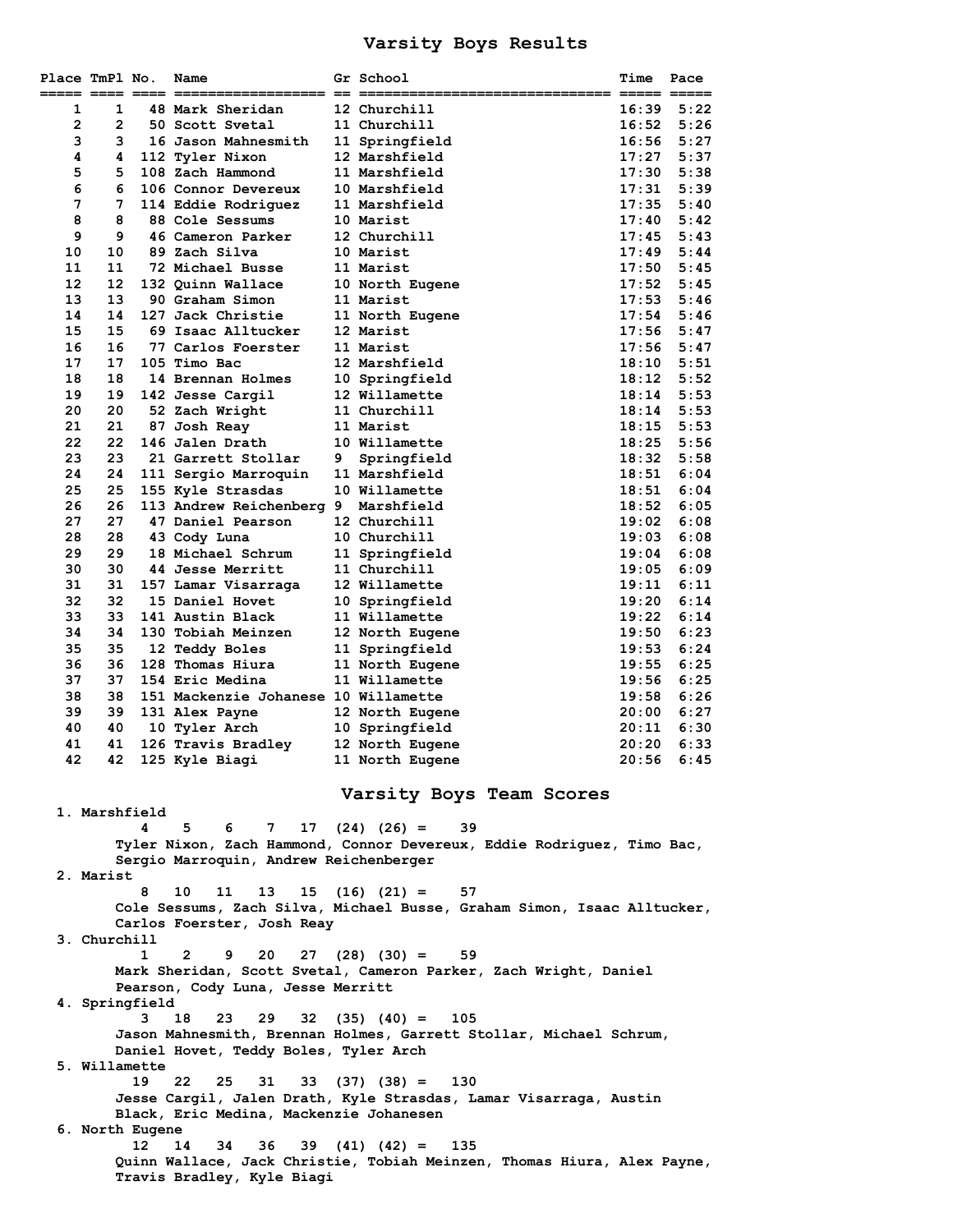#### **JV Boys Results**

| 1<br>$\overline{2}$<br>3<br>4<br>5<br>6<br>7<br>8<br>9 | 1<br>$\overline{2}$<br>3<br>4<br>6 | ----- ---- ---- ------------------<br>71 Drew Boyles<br>79 Jake Gram<br>109 Paul Harlow |   | $==$ $==$ =============<br>10 Marist<br>11 Marist | 18:43<br>19:00 | 6:02         |
|--------------------------------------------------------|------------------------------------|-----------------------------------------------------------------------------------------|---|---------------------------------------------------|----------------|--------------|
|                                                        |                                    |                                                                                         |   |                                                   |                |              |
|                                                        |                                    |                                                                                         |   |                                                   |                | 6:07         |
|                                                        |                                    |                                                                                         |   | 10 Marshfield                                     | 19:01          | 6:08         |
|                                                        |                                    | 70 Drew Anderson                                                                        |   | 9 Marist                                          | 19:06          | 6:09         |
|                                                        |                                    | 5 153 Tyler McCausland                                                                  |   | 11 Willamette                                     | 19:11          | 6:11         |
|                                                        |                                    | 150 Jared Hanson                                                                        |   | 11 Willamette                                     | 19:20          | 6:14         |
|                                                        | $7^{\circ}$                        | 83 Michael Huston                                                                       |   | 11 Marist                                         | 19:27          | 6:16         |
|                                                        | 8                                  | 147 Christopher Ewing                                                                   |   | 11 Willamette                                     | 19:35          | 6:18         |
|                                                        | 9                                  | 42 Britton Johnson                                                                      |   | 10 Churchill                                      | 19:45          | 6:22         |
| 10                                                     | 10                                 | 107 Will Gagnon                                                                         |   | 9 Marshfield                                      | 19:56          | 6:25         |
| 11                                                     | 11                                 | 86 Zak Olson                                                                            |   | 12 Marist                                         | 19:57          | 6:26         |
| 12 <sup>2</sup>                                        | $12 \overline{ }$                  | 82 Sam Harwood                                                                          |   | 9 Marist                                          | 20:05          | 6:28         |
| 13                                                     | 13                                 | 85 Andrew McIntyre                                                                      |   | 11 Marist                                         | 20:16          | 6:32         |
| 14                                                     | 14                                 | 20 Sebastian Shanafel 10 Springfield                                                    |   |                                                   | 20:21          | 6:33         |
| 15                                                     | 15                                 | 51 Chuck Taylor                                                                         |   | 10 Churchill                                      | 20:26          | 6:35         |
| 16                                                     |                                    | 80 Jacob Gubrud                                                                         |   | 12 Marist                                         | 20:28          | 6:35         |
| 17                                                     | 16                                 | 40 Wesley Force                                                                         |   | 10 Churchill                                      | 20:28          | 6:36         |
| 18                                                     | 17                                 | 41 Ethan Graham                                                                         |   | 10 Churchill                                      | 20:31          | 6:37         |
| 19                                                     |                                    | 78 Dillon Gemmell                                                                       |   | 12 Marist                                         | 20:44          | 6:41         |
| 20                                                     | 18                                 | 9 Tyler Arana                                                                           |   | 11 Springfield                                    | 20:48          | 6:42         |
| 21                                                     | 19                                 | 152 Dominick Luna                                                                       |   | 12 Willamette                                     | 20:49          | 6:42         |
| 22                                                     |                                    | 74 Jeremy Dibos                                                                         |   | 12 Marist                                         | 20:52          | 6:43         |
| 23                                                     | 20                                 | 110 Blake Kemp                                                                          |   | 12 Marshfield                                     | 20:56          | 6:45         |
| 24                                                     | 21                                 | 17 Carlin Otterstedt                                                                    | 9 | Springfield                                       | 21:06          | 6:48         |
| 25<br>26                                               | 22<br>23                           | 143 Jorge Contreras                                                                     |   | 12 Willamette<br>10 Marshfield                    | 21:17<br>21:20 | 6:52<br>6:52 |
| 27                                                     | 24                                 | 116 David Walters<br>156 Anthony Svensson                                               |   | 12 Willamette                                     | 21:22          | 6:53         |
| 28                                                     | 25                                 | 149 Hunter Frank                                                                        |   | 9 Willamette                                      | 21:22          | 6:53         |
| 29                                                     |                                    | 159 Drew York                                                                           |   | 12 Willamette                                     | 21:33          | 6:56         |
| 30                                                     | 26                                 | 11 Taylor Barnhart                                                                      |   | 10 Springfield                                    | 21:54          | 7:03         |
| 31                                                     |                                    | 84 Brennan Lilley                                                                       |   | 9 Marist                                          | 22:03          | 7:06         |
| 32                                                     |                                    | 158 Derek York                                                                          |   | 11 Willamette                                     | 22:18          | 7:11         |
| 33                                                     | 27                                 | 49 Brandon Sov                                                                          |   | 9 Churchill                                       | 22:21          | 7:12         |
| 34                                                     |                                    | 73 Jordan Christian                                                                     |   | 11 Marist                                         | 22:38          | 7:18         |
| 35                                                     |                                    | 148 Nicholas Felt                                                                       |   | 9 Willamette                                      | 22:46          | 7:20         |
| 36                                                     |                                    | 76 Anthony Finn                                                                         |   | 9 Marist                                          | 22:53          | 7:22         |
| 37                                                     |                                    | 145 Patrick Dill                                                                        |   | 12 Willamette                                     | 22:56          | 7:23         |
| 38                                                     | 28                                 | 13 Elliott Ewing                                                                        |   | 10 Springfield                                    | 23:02          | 7:25         |
| 39                                                     |                                    | 129 Jorden Klug                                                                         |   | 9 North Eugene                                    | 23:07          | 7:27         |
| 40                                                     | 29                                 | 115 Rodrigo Serrallong 12 Marshfield                                                    |   |                                                   | 23:12          | 7:28         |
| 41                                                     | 30                                 | 39 Kyle Bleisch                                                                         |   | 10 Churchill                                      | 23:48          | 7:40         |
| 42                                                     |                                    | 75 Liam Donnelly                                                                        |   | 12 Marist                                         | 23:55          | 7:42         |
| 43                                                     |                                    | 144 Kyle Davis                                                                          |   | 12 Willamette                                     | 24:14          | 7:48         |
| 44                                                     | 31                                 | 19 Justin Scott                                                                         |   | 10 Springfield                                    | 25:09          | 8:06         |

**JV Boys Team Scores** 

 **1. Marist 1 2 4 7 11 (12) (13) = 25 Drew Boyles, Jake Gram, Drew Anderson, Michael Huston, Zak Olson, Sam Harwood, Andrew McIntyre 2. Willamette 5 6 8 19 22 (24) (25) = 60 Tyler McCausland, Jared Hanson, Christopher Ewing, Dominick Luna, Jorge Contreras, Anthony Svensson, Hunter Frank 3. Churchill 9 15 16 17 27 (30) = 84 Britton Johnson, Chuck Taylor, Wesley Force, Ethan Graham, Brandon Sov, Kyle Bleisch 4. Marshfield 3 10 20 23 29 = 85 Paul Harlow, Will Gagnon, Blake Kemp, David Walters, Rodrigo Serrallonga 5. Springfield 14 18 21 26 28 (31) = 107 Sebastian Shanafelt, Tyler Arana, Carlin Otterstedt, Taylor Barnhart, Elliott Ewing, Justin Scott**